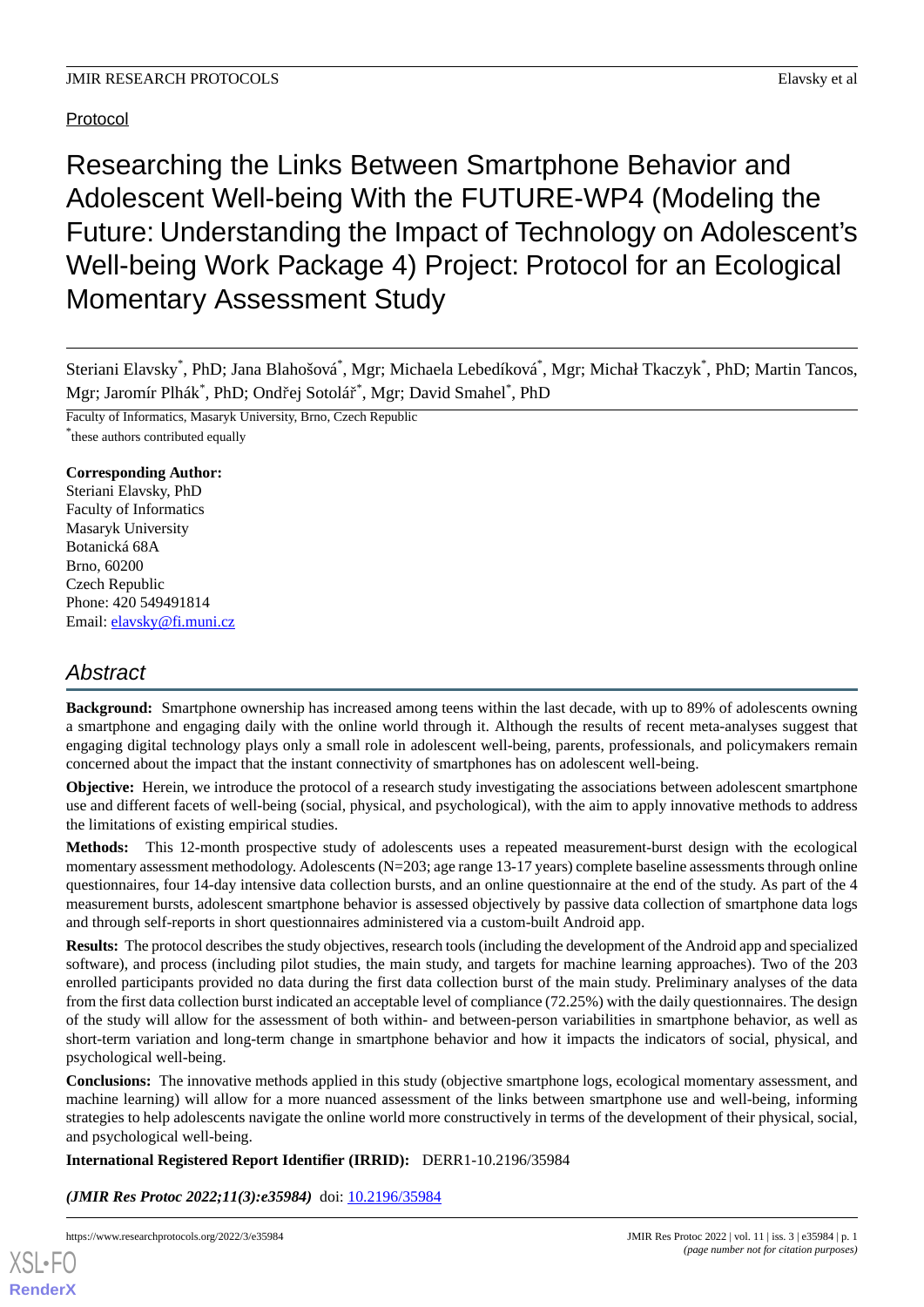## **KEYWORDS**

well-being; adolescents; smartphones; intensive data; ecological momentary assessment

## *Introduction*

## **Background**

Both socialization and leisure-time experiences of adolescents have largely shifted to the digital domain in the past decade. Smartphone ownership has increased among teens over the past 6 years, going from 41% in 2012 up to 89% today among 13 to 17-year-olds [[1\]](#page-8-0).

Over 80% of children aged 9 to 16 years report accessing the internet from their phones at least once daily, and only a minority report accessing the internet less often than daily or almost daily, ranging between 11% among Lithuanian children and 35% in France (average 20%) [[2\]](#page-8-1). These European data are in line with data from the United States where close to 90% of adolescents now own smartphones and over 90% access the internet from it at least occasionally [[3](#page-8-2)], suggesting that adolescents' digital experiences occur mostly on their smartphones.

Smartphones, compared to other electronic media devices, enable instant connectivity to friends as well as the "online" world. Consequently, concerns have been raised about the impact this constant connectivity that smartphones afford could have on children's mental health and well-being. These concerns have been stirred largely by findings from cross-sectional studies pointing to the links between time spent online (or intensity of mobile use) and various indicators of well-being. For example, studies have found links between being a heavy (versus light) user of digital technologies and lower well-being as well as having suicide risk factors such as depression [[4-](#page-8-3)[6\]](#page-8-4). However, the evidence from a study applying specification curve analysis across 3 large-scale data sets (total n=355,358) concluded that the association between digital technology use and adolescent well-being is negative but small, explaining at the most 0.4% of the variation in well-being [[7\]](#page-8-5). On the other hand, a systematic review of 43 original research papers on adolescents concluded that information and communication technology usage can have benefits, such as in the form of higher self-esteem and higher perceived social support, although harmful effects were also reported, such as increased exposure to social isolation and depression [[8\]](#page-8-6). The authors concluded that the majority of studies reported either mixed or no effects of technologies on adolescent well-being.

Still, a mostly negative discourse is prominent in the domain of physical well-being, where negative associations with technology have been demonstrated for sleep, physical activity, or overweight/obesity in children and adolescents. Namely, concerns over excessive screen time have been linked with low physical activity, poor sleep [[9](#page-8-7)[-12](#page-9-0)], and a higher risk of overweight/obesity rates [\[13](#page-9-1)]. This combined with the facts that levels of physical activity are already low among children and the proportion of overweight/obese children has been increasing in most Western populations has led to calls for public health guidelines and limits on children's screen time, although the evidence to support them remains limited [[14\]](#page-9-2).

 $XS$ -FO **[RenderX](http://www.renderx.com/)** Regarding impacts on psychological or social well-being, both negative and positive associations with smartphone use have been identified. On the one hand, social network sites, which are now more accessible through smartphones, provide more opportunities for being in contact with other people, self-disclosure, and building intimate relationships, all of which are crucial for well-being [\[15](#page-9-3)]. On the other hand, using social network sites could be connected with negative outcomes when using these sites does not fulfill social needs such as the need for belonging or need for acceptance [[16\]](#page-9-4). For example, a meta-analysis of 61 studies found a significant but weak relationship between time spent on social networking sites and depression and loneliness [[17\]](#page-9-5). For lonely and socially anxious people, the use of social media is an easier way to be in touch with others [[18\]](#page-9-6). However, they tend to use them excessively and more passively, which can paradoxically lead to declined well-being  $[19,20]$  $[19,20]$  $[19,20]$ . As such, it is clearly an issue in need of further exploration in order to properly educate young and vulnerable groups of people for promulgating beneficial patterns for social media use.

It is clear that the effects of mobile technologies are not uniform, with benefits conferred among some adolescents (eg, skill building among shy adolescents) and risks exacerbated among others (eg, worsening existing mental health problems). An increasing number of researchers are calling for studies that would be designed to capture the online experience more holistically and create a more nuanced picture of adolescent online experiences and their impacts  $[8,21]$  $[8,21]$  $[8,21]$  $[8,21]$ . Among the key limitations to existing studies are the relatively short duration of the studies and their reliance on self-reporting of smartphone behavior, despite related studies showing that people are poor judges of their online or smartphone use [\[22](#page-9-10),[23\]](#page-9-11). Longitudinal, experimental, and quasiexperimental studies that go beyond a reliance on self-reported information are required to understand how, for whom, and under what conditions adolescents' interactions with mobile technologies influence their crucially developing social relationships, brains, and bodies. State-of-the-art approaches to managing online behaviors in children and adolescents will thus increasingly rely on methodologies incorporating objective data collection and artificial intelligence tools for the automatic detection of online risks and subsequent real-time interventions toward their mitigation.

While there are a number of opportunities associated with the deployment of technology-based data collection and innovative methodologies (eg, ecological momentary assessment [EMA]), there are also considerable risks associated with such research protocols. Among the advantages are the ability to separate between- and within-person variability, and closely examine the unfolding of temporal relationships between variables, making this approach good for theory testing. Other advantages are the ability to collect data from smartphones unobtrusively (eg, through mobile apps collecting data passively in the background), supplementing such data with sensor-based or self-reporting–based data without any recall bias allowing for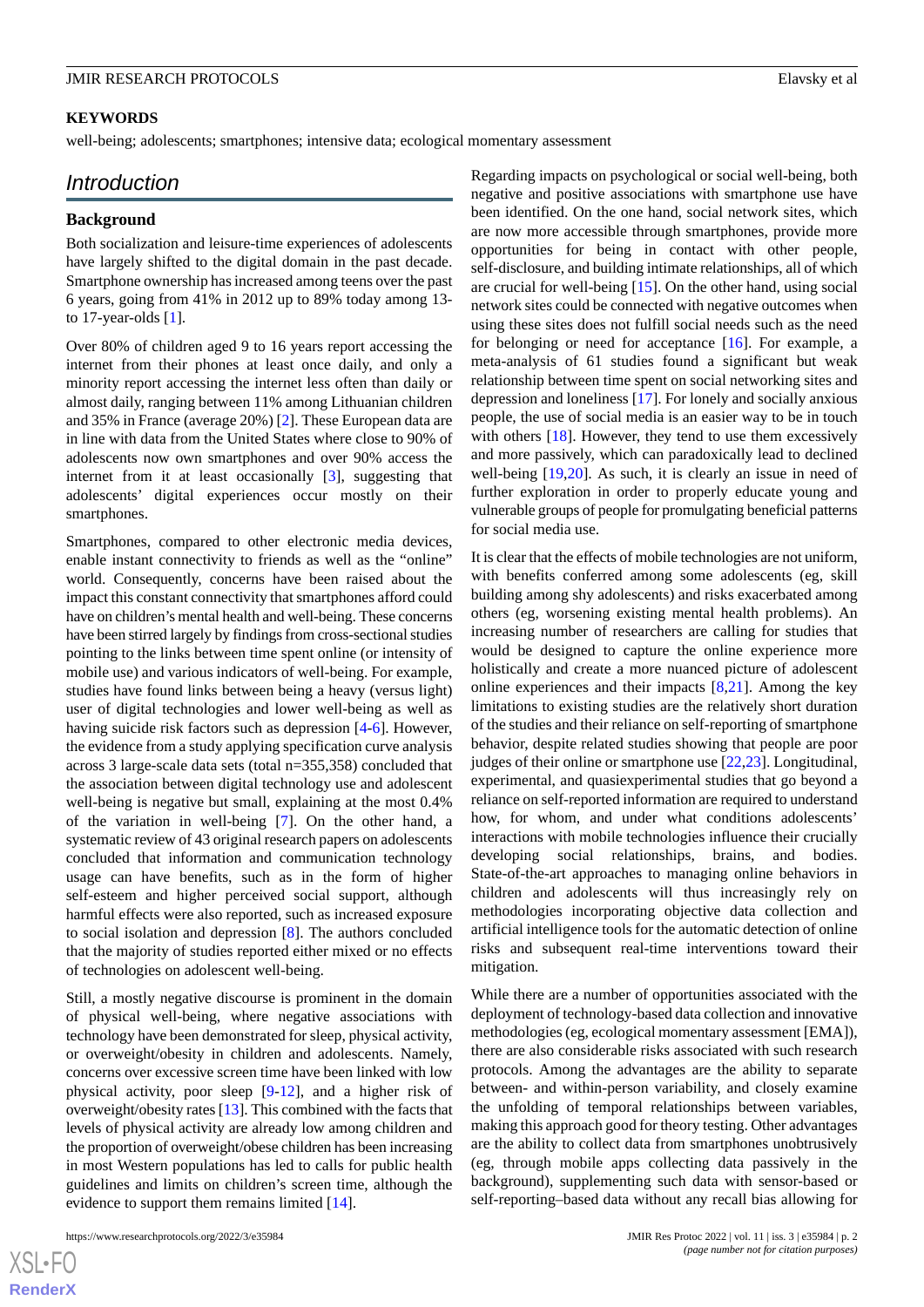a detailed granularity of data. However, such an approach is intrusive in terms of privacy for not only participants but also any third party that communicates with them, which means that special steps to ensure anonymity must be applied  $[24,25]$  $[24,25]$  $[24,25]$ .

Herein, we introduce the protocol of the "Adolescents and Smartphone Use Study" that aims to investigate the associations between adolescent smartphone use and different facets of well-being (social, physical, and psychological) and, in doing so, implement innovations related to data-collection protocols so as to address some of the aforementioned empirical concerns. The study is part of the larger research project "Modelling the future: Understanding the impact of technology on adolescent's well-being" (FUTURE [\[26](#page-9-14)]) that aims to develop a complex evidence-based theory depicting the impacts of technology usage on the physical, psychological, and social well-being of adolescents aged 11 to 18 years. This protocol describes the key elements of the research contained in one work package utilizing intense longitudinal data collection methods and innovative research tools with artificial intelligence.

## **The FUTURE-WP4 Project**

The overall aim of this project is to better assess the short-term and long-term impacts of smartphone use on well-being using innovative data collection approaches and the automatic recognition of adolescents' online activities in real-time. Specifically, we planned to conduct a 12-month study of adolescent smartphone behavior that would utilize a repeated measurement-burst design [\[27](#page-9-15)] with 4 intensive 14-day data collection periods (ie, bursts) during which a specialized software (a custom-built mobile app) would capture numerous smartphone metrics and screenshots, and would distribute short questionnaires several times per day to assess aspects of subjective well-being and self-reported smartphone behavior. The project unfolded in several stages as presented below.

## *Stage 1: Evaluating the Ethical Aspects of the Study (2019)*

During the first year of the study, we carefully evaluated the ethical and legal implications of the proposed work. An interdisciplinary team of experts was created to evaluate every aspect of the planned activities and create a risk/benefit analysis. Since the planned data collection was to include detailed records of adolescents' online activities captured by a custom-made mobile app, we anticipated encountering numerous challenges associated with the ethics of such data collection, legal obstacles, and subsequent procedures for secure and careful data management. Therefore, the first phase of the project included a detailed examination of the possibilities for data collection and management, with the goal of creating a detailed study protocol that would comply with all ethical and legal standards. Team members who were experts in informatics, ethics, the social sciences, developmental psychology, and law met weekly for a year to discuss technology law and then the newly enacted General Data Protection Regulation policies, and to scrutinize the planned procedures, identify all problematic aspects, and help propose needed adjustments. During this phase, we also consulted with the Research Ethics Committee of Masaryk University. The output of these discussions was a final refined protocol for the subsequent processing of data collection and

 $XS$ -FO **[RenderX](http://www.renderx.com/)** management deemed acceptable from ethical and legal perspectives (including the recommendation for developing a data anonymization tool, as described below). As a result of this process, the project received ethical approval from the university ethics board.

#### *Stage 2: Software Development (2019-2020)*

A fundamental aspect of the project was the development of a customized smartphone app for data collection. Designed to run in the background of the participants' devices, the app passively captures key smartphone logs and screenshots during the active collection period. It also allows for the delivery of self-report questionnaires in a flexible manner (ie, based on different schemas, eg, timed, context-based, and self-initiated triggers). The collection parameters, such as start dates and participant groups, are organized with a companion web application for researchers. The software is backed by a dedicated server and a relational database. Additionally, as per the recommendation from the legal analysis process, we developed customized anonymization software.

### **Optical Character Recognition and the Anonymization Software**

Optical character recognition (OCR) will be used to collect unstructured text from user screenshots, especially from instant messaging apps and web browsers. This way, we circumvent the inaccessibility of the data through the Android application programming interface (API) and potential ethical and legal issues by accessing the private space of the individual app's storage. Additionally, it solves the extremely complicated task of anonymizing the screenshot images because only the extracted text will be saved, with the images themselves discarded.

Since such an automated data collection would also capture data from private (or at least nonpublic) conversations or profiles of people who had not provided consent with the study, it was necessary to develop a solution for automatic anonymization of the data during the data collection. Thus, we created software that would automatically anonymize the data during the collection and store only filtered anonymized data (ie, suppressing or masking the names, nicknames, addresses, and any other identifying information) [\[28](#page-9-16)].

#### **Smartphone App for Data Collection and Questionnaires**

We subsequently created an Android app (Interdisciplinary Research Team on Internet and Society [IRTIS] app) that became the primary building block for acquiring objective data from the participants. It collects various logs, such as screen activation, foreground apps, battery state, and connected Wi-Fi (for a complete list see [Multimedia Appendix 1](#page-8-8)). The app also enables the delivery of questionnaires to get feedback from the participant or collect self-reported data on behavior and well-being. The app also allows the respondents to stop or pause the data collection at any time they wish. We enhanced it in the final stage of development by implementing a game-based reward system to improve the questionnaire compliance of the participants. Participants are familiarized with all features of the app (including the capturing of smartphone logs and screenshots) prior to the start of data collection.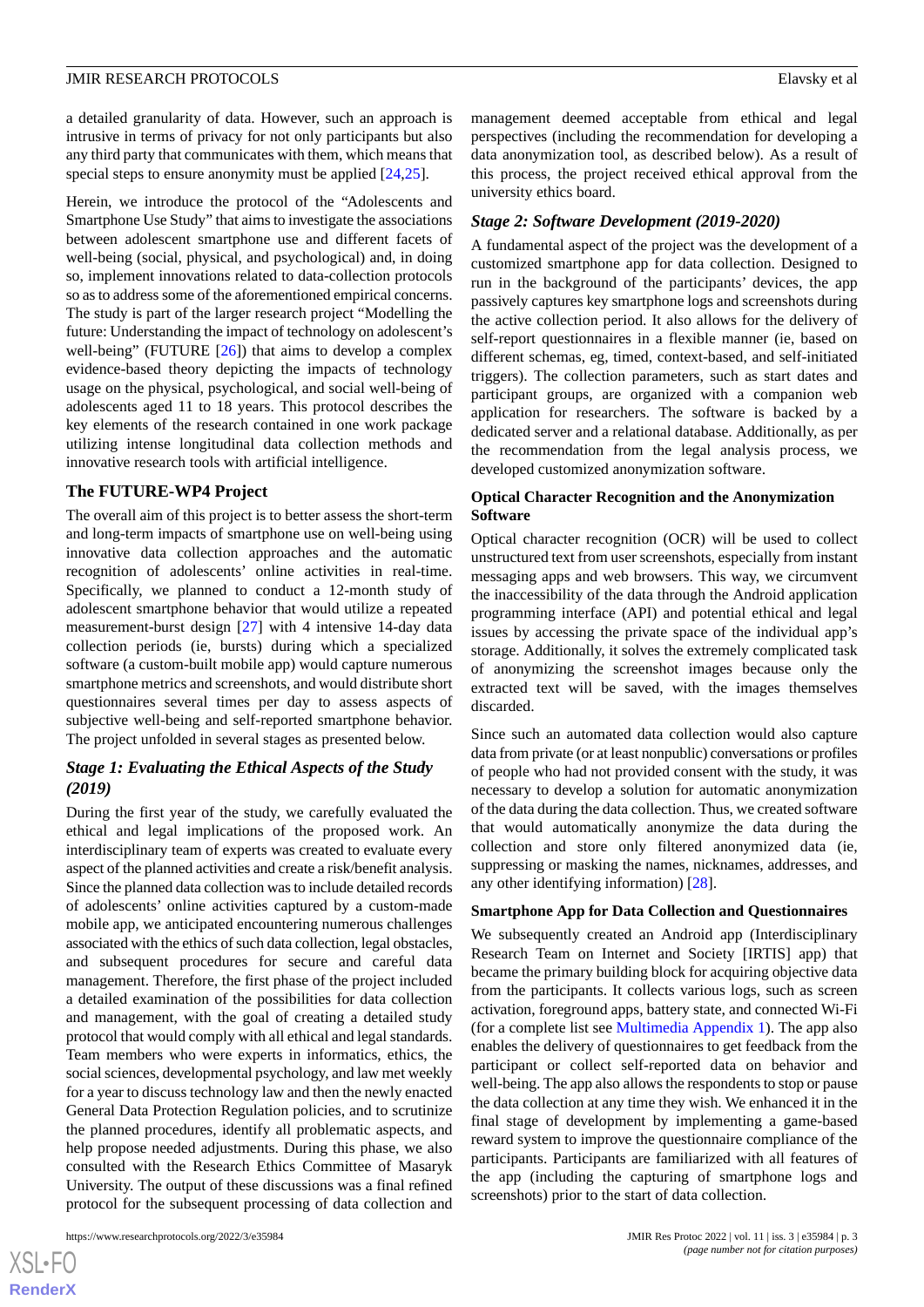We first released the app in November 2019. This release was focused on testing the overall function of the app on selected devices of volunteer testers. After the initial "in-house" testing phase, we tested the app more broadly through 3 pilot studies in the first half of 2020. The main focus of the pilot studies was to find and fix possible problems (especially related to screen data collection and the background running of apps) on various devices. We also introduced new features, such as messaging with our participants, new logs and their optimization to save battery life, dissemination of multiple data collection periods (referred to as "bursts"), and advanced management of questionnaires.

For the final pilot study at the end of 2020, we introduced the game-based reward system for enhancing questionnaire compliance and automated communication via messages with noncomplying participants. Participants could collect coins for completed questionnaires, which were then linked with lottery drawings for a number of prizes (eg, online vouchers). In this pilot, we also, for the first time, included questions intended for the main study, in order to test the general comprehension, reliability, and validity of the scales. The summary overview of the pilot tests and the details of the pilot testing process are described in [Multimedia Appendix 2.](#page-8-9)

#### *Stage 3: Machine Learning*

One of the study goals is the development of predictive machine learning models for the automated detection, classification, and explanation of communicative behavior in the data collected from adolescents' smartphones. Specifically, we focus on 2 types of communicative behaviors that can be associated with adolescents' well-being (supportive online interactions and discussing risky behaviors online). We plan to use 2 supervised learning approaches. The first one uses structured data from the collected logs, and the other uses unstructured text from instant messenger (IM) conversations [[29\]](#page-9-17). This work is in progress. We will use the data set with collected logs for the former, which is labeled by the time-matched answers in the self-reported questionnaires. The latter (IM conversations) requires schema development and manual annotation. The machine learning aspects of the project and both processes will be described in a separate manuscript.

## *Methods*

## **Ethics Approval**

This study was approved by the Research Ethics Committee of Masaryk University (EKV-2018-068).

## **Design**

The main study includes a 12-month prospective study of adolescents using EMA and a repeated measurement burst design. In EMA, participants are usually prompted several times a day to answer questions, and they may be asked to self-initiate a report when an event occurs, so as to capture phenomena as they unfold in natural environments in real life. This approach reduces the risk of retrospective recall bias associated with self-reporting or recollection of behavior [\[30](#page-9-18)]. EMA performed on smartphones has a number of advantages, including the automated recording of the timestamp of answers in real-time,

https://www.researchprotocols.org/2022/3/e35984 JMIR Res Protoc 2022 | vol. 11 | iss. 3 | e35984 | p. 4

the possibility of tracking of compliance and response patterns, and the possibility of combining survey responses with other data such as metrics from the smartphone device, from other online sources, or from a connected third device (eg, a sensor). This methodology also appears highly suitable for the study of adolescent online/smartphone behavior as it allows for a minimally obtrusive repeated assessment of authentic smartphone usage in the context of daily experiences, moods, and behaviors [\[31](#page-9-19)[-33](#page-9-20)].

The study started in May 2021. At the beginning and end of the 12-month study, participants complete online surveys assessing key susceptibility variables and long-term well-being. Across the 12 months, participants complete 4 bursts of 2-week (10 weekdays and 4 weekend days) intensive data collection of smartphone behavior assessed passively through the custom-built Android mobile app (IRTIS app) installed on participants' own smartphones, which should enhance the ecological validity of the collected data (as compared to relying on phones provided by a researcher). The app also administers short surveys 4 times per day, which assess real-time smartphone behavior and short-term changes (moment to moment, daily) in well-being. The surveys are administered in 4 predetermined time windows (6 AM-10 AM, 10 AM-3 PM, 3 PM-8 PM, and 8 PM-12 AM) on a semirandom schedule, with the exception of the morning survey. The morning survey had a default trigger time preset at 7 AM (to ensure it occurs before school), but the participants were encouraged to personalize this time with the possibility to select a different time between 6 AM and 10 AM that best fits their schedule (a different time could be set for each day of the week). All other surveys were triggered once at random within the respective time windows but always at least 1 hour apart. Upon notification, participants had 45 minutes to complete the morning and evening surveys and 90 minutes to complete the 2 daily surveys. The longer completion time for the daily surveys was chosen to ensure participants had a chance to complete the survey at the class break during school hours (a typical class period in the Czech Republic lasts 45 minutes, with 10- to 20-minute breaks in between) and to accommodate after-school activities. The surveys assess affective states, self-reported screen time, acute stressors, sexual content exposure, online vigilance, sporting and walking behaviors, and perceived social support (a list of items, item sources, and the EMA protocol can be found in [Multimedia](#page-8-10) [Appendix 3](#page-8-10)). The morning survey in addition has questions about sleep during the previous night. The evening survey also has retrospective questions about the day as a whole.

Additionally, participants are asked to complete a self-initiated report when something happened on the internet that left them bothered or upset (ie, uncomfortable discussions, news, pictures, or videos that left them feeling frightened or with an uneasiness afterward) through a self-initiated open-ended questionnaire. After each burst (on the 15th day), a summary postburst survey was administered. The postburst survey triggers at 7 AM, and participants have 12 hours to complete this survey.

The morning questionnaire and both daily questionnaires were designed to take under 2 to 3 minutes to complete, and the evening questionnaire was designed to take 4 to 5 minutes to complete. The actual duration of survey completion during the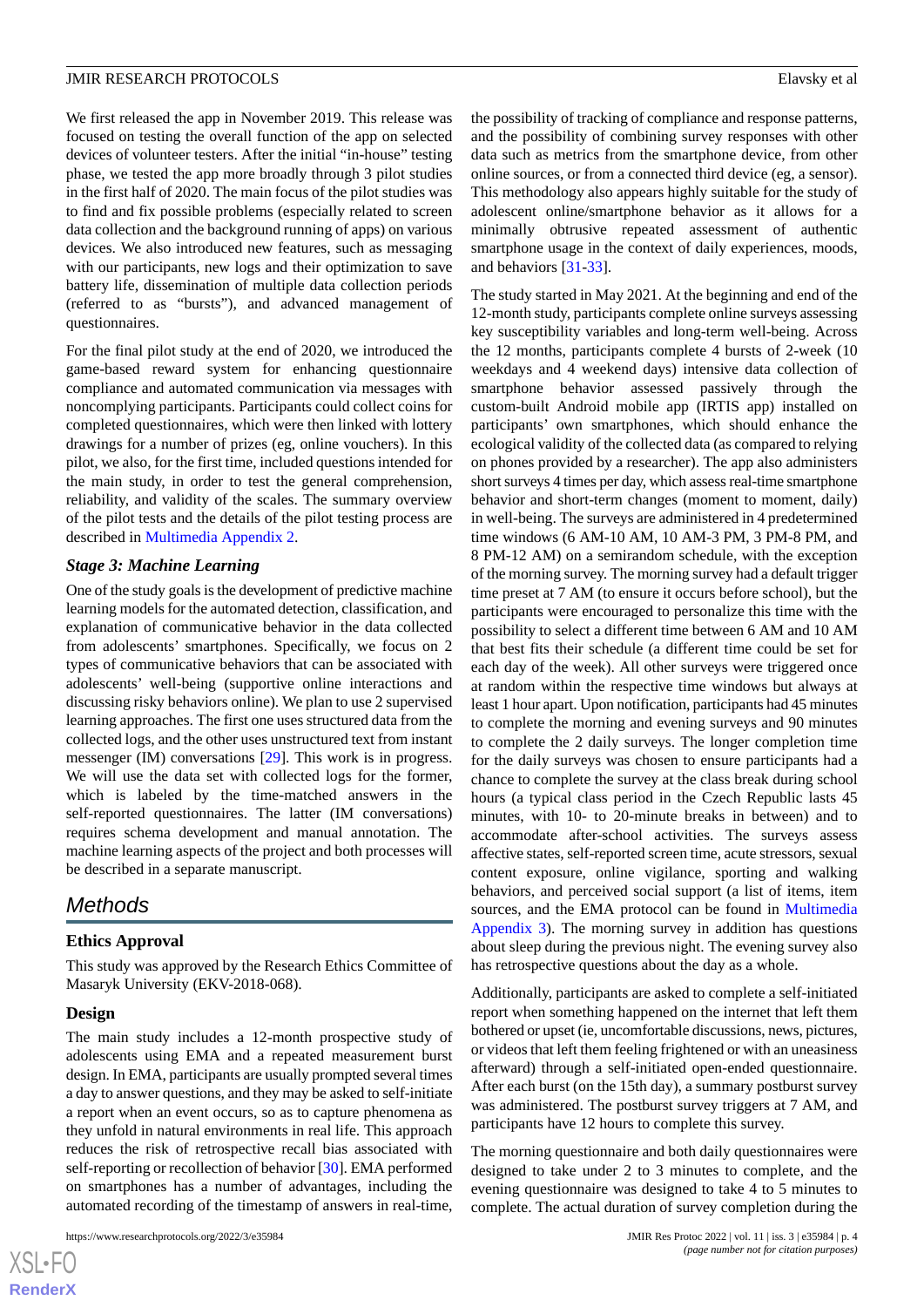first burst was as follows: morning, median 77 seconds; daily I, median 24 seconds; daily II, median 23 seconds; evening, median 110 seconds; postburst, median 291 seconds.

#### **Participant Recruitment**

The study sample was recruited from the Czech Republic with the help of a professional social science research and marketing company selected after a market review from multiple solicited bids. The specification was to find 300 adolescents aged 13 to 17 years, who have a smartphone with Android (at least version 5 "Lollipop"), and the sample was supposed to have an equal distribution across age and gender. Due to the lack of data from other comparable studies, the sample size was selected based on the pragmatic recommendation to recruit as many participants as we had resources for [\[34](#page-9-21)], while taking into account the rate of missing or problematic data from our pilot studies.

An independent social research and marketing company was commissioned to assist with study compliance maintenance. The research team managed most day-to-day responsibilities with real-time compliance monitoring during active data collection bursts. The company enforced compliance between bursts and handled problematic participants. The decision to

involve a professional company in this way was partially motivated by the difficulty in offering incentives to participants from a university budget within the Czech legal framework.

## **Materials and Procedures**

Upon recruitment, participants were asked to complete an online baseline questionnaire (administered via the Qualtrics platform). Subsequently, they were given instructions to install the study mobile app from the Google Play store. Participants were provided with a written manual with step-by-step instructions on downloading and operating the app and the study procedures. Short instructional videos were also created to facilitate the learning process. This strategy was chosen based on participant feedback from prior pilot studies. Personal demonstration or training was not feasible due to the ongoing COVID-19 pandemic. Each participant received their unique credentials to sign in to the app. The app automatically navigates the participant through permissions to collect different types of data upon the first sign-in. Researchers set up the survey assignment schedule for each of the 4 data collection bursts across the 12-month study in the researcher web application interface. The questionnaire schedule and 14-day bursts across the 12-month period are depicted in [Figure 1.](#page-4-0)

<span id="page-4-0"></span>**Figure 1.** Depiction of the study design and protocol including the ecological momentary assessment bursts.



## **Participant Incentives**

The participants receive no monetary compensation; however, they may win prizes in multiple lotteries, and the number of entries is determined by their questionnaire completion rate during the measurement burst. For each completed (at least 70% completed) questionnaire on a given day, the participant receives a bronze coin. When they complete 3 questionnaires (out of 4, or 75%), they receive a silver coin, and if they complete all 4 questionnaires, they receive a gold coin. A bronze coin is worth 1 lottery entry, a silver coin is worth 5 lottery entries, and a gold coin is worth 10 lottery entries. In total, 4 bronze coins, 1 silver coin, and 1 gold coin may be acquired in 1 day of a measurement burst, resulting in 19 entries. There is a lottery at the end of each measurement burst and at the end of the whole study. After each

[XSL](http://www.w3.org/Style/XSL)•FO **[RenderX](http://www.renderx.com/)**

burst, participants may win vouchers to an electronics store in the amount ranging from 500 CZK to 2000 CZK (22 USD to 88 USD). In the final lottery at the end of the study, participants may win 1 of 2 smartphones (worth 7000 CZK and 10,000 CZK [209 USD and 442 USD, respectively]) or a Play Station 5 (13490 CZK [597 USD]).

#### **Research Hypotheses and Analytical Approach**

Our main research questions center on the associations between smartphone use and its impact on different domains of well-being. We are especially interested in how different aspects of online behavior (assessed as patterns of smartphone use from the objective data logs) impact psychological, social, and physical well-being. Our design enables tracking of daily and momentary short-term fluctuations in well-being indicators as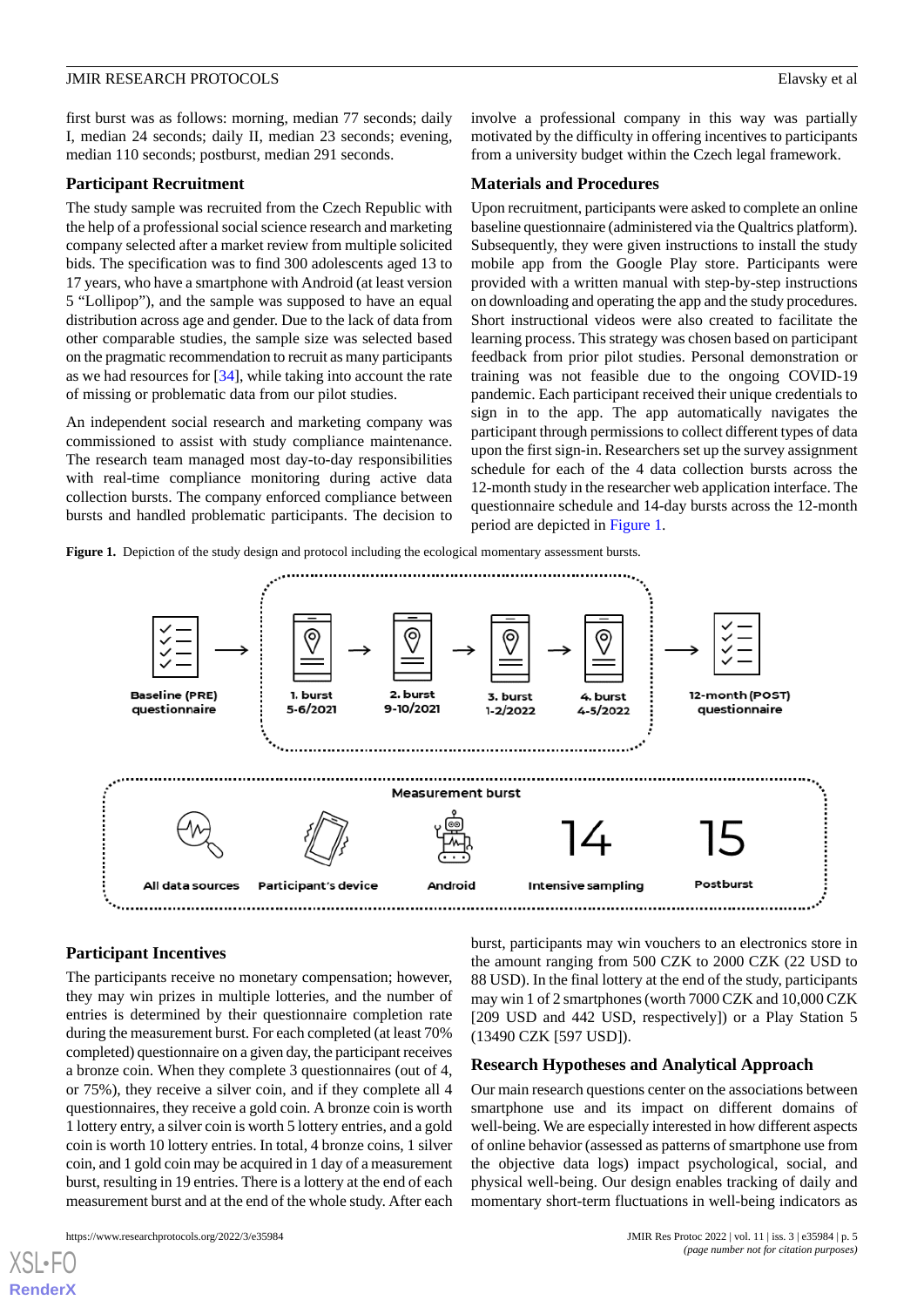well as long-term change (across four bursts) and how it is influenced by patterns of smartphone app use (eg, time spent in social networking apps, mobile games, communication apps, or browsers). We are also interested in the reciprocal relationship between smartphone usage and well-being indicators so as to obtain a more nuanced view of the temporal associations between the 2 (eg, through examination of cross-lagged effects). Given the hierarchical nature of the data (moments nested within days, bursts, and persons), we plan to utilize multilevel approaches including vector autoregressive models to capture associations among change over time and to disentangle the between-person and within-person associations among outcomes of interest.

## *Results*

## **Sample Description**

<span id="page-5-0"></span>In total, 203 adolescents were enrolled in the study. The social science research and marketing company recruited participants

through their network of adult and adolescent respondents. However, given the unique type of research that requires intensive participation and poses a serious privacy intrusion, the agency was not able to find a sufficient number of participants (see CONSORT [Consolidated Standards of Reporting Trials] diagram in [Figure 2\)](#page-5-0). The agency invited almost 12,000 children or parents with children; however, only 180 participants provided informed consent. Thus, we supplemented the sample with participants from our own recruitment efforts through paid advertisements on social media and through chain referral, which yielded an additional 63 participants. In the end, overall, 243 participants provided informed consent, but only 203 completed all requirements (ie, provided consent [both the participant and their parent], completed the baseline questionnaire, and installed the app) and entered the study. Two participants did not provide any data (daily questionnaire data and metrics data) during the first measurement burst. A descriptive overview of the final study sample can be seen in [Table 1.](#page-6-0)

**Figure 2.** CONSORT (Consolidated Standards of Reporting Trials) diagram describing participant recruitment. FB: Facebook; IG: Instagram.

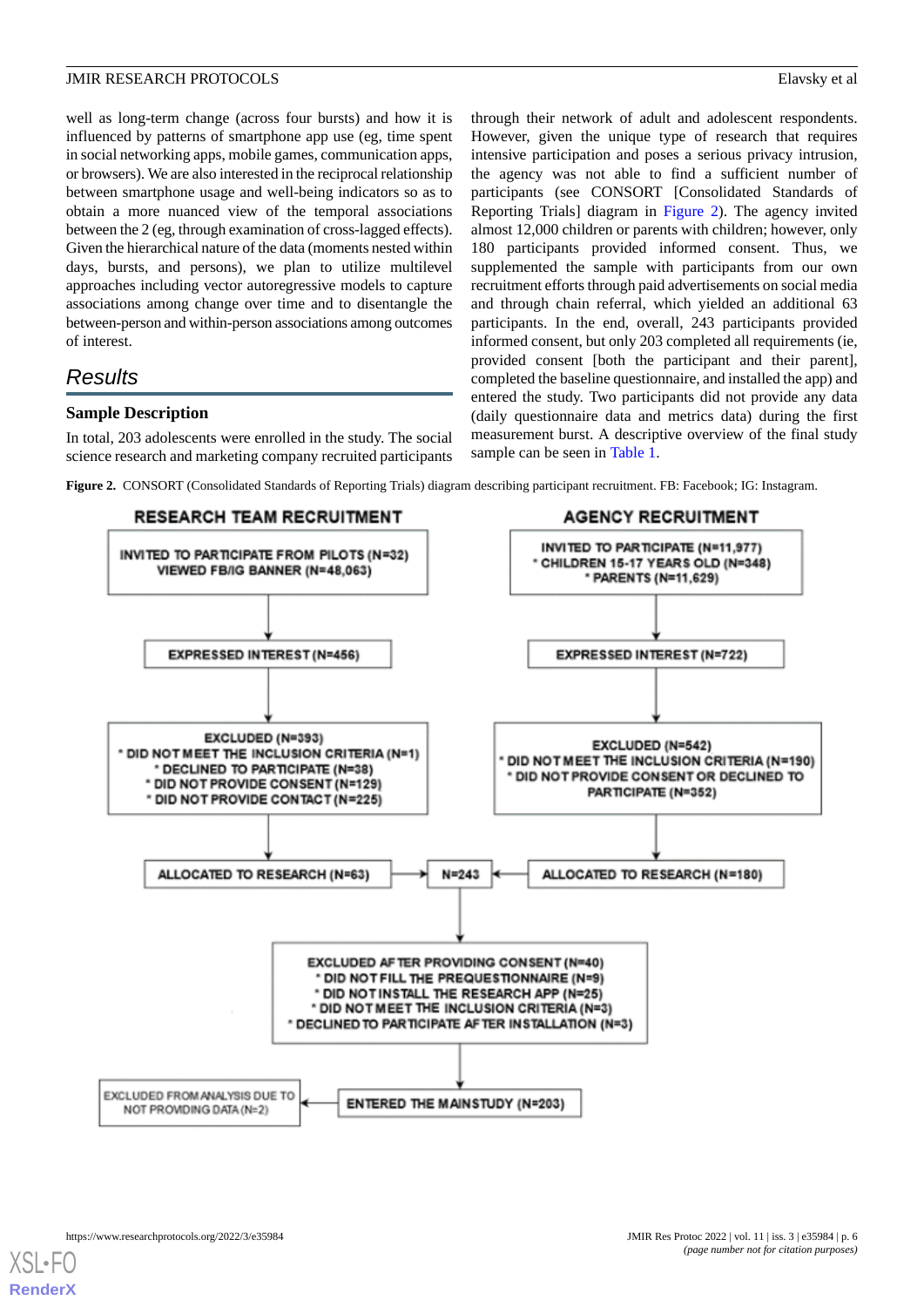<span id="page-6-0"></span>**Table 1.** Study sample.

| Age group (years) | MEDIAN agency       |                   | IRTIS <sup>a</sup> team |                   |  |  |  |  |
|-------------------|---------------------|-------------------|-------------------------|-------------------|--|--|--|--|
|                   | Girls ( $n=54$ ), n | Boys $(n=89)$ , n | Girls $(n=30)$ , n      | Boys $(n=30)$ , n |  |  |  |  |
| 13                | 15                  | 25                |                         | $\theta$          |  |  |  |  |
| 14                | 13                  | 24                | $\overline{0}$          | 4                 |  |  |  |  |
| 15                | 11                  | 21                |                         |                   |  |  |  |  |
| 16                | 12                  | 8                 | 9                       |                   |  |  |  |  |
| 17                |                     | 11                | 17                      | 14                |  |  |  |  |
|                   |                     |                   |                         |                   |  |  |  |  |

<sup>a</sup>IRTIS: Interdisciplinary Research Team on Internet and Society.

## **Preliminary Compliance**

Data collection for the first burst took place in 2 waves (2 weeks apart). The second wave was added to accommodate the schedules of some participants and the stragglers (n=21) who submitted their informed consent and baseline questionnaire after the deadline. Each wave installed the app on Thursday and started data collection on Friday. The overall completion rate of the timed (morning, daily I, daily II, and evening) questionnaires was 72.3% (6690 completed surveys [with at least one answered question] out of 9260 notified surveys). The

completion rate was higher for school days (80.4%; 5356 completed surveys out of 6662 notified surveys) than for weekend days (68.13%; 1770 completed surveys out of 2598 notified surveys). There was some failure in delivering surveys (related to notifications). Despite planning for each burst to present 56 surveys (4 surveys  $\times$  14 days) for an expected collection total of 11,256 surveys, only 9260 (82.3%) were successfully notified on the participants' smartphones. The completion rate for each type of survey (as well as the corresponding "success" rate for the actually delivered surveys) is included in [Table 2.](#page-6-1)

<span id="page-6-1"></span>**Table 2.** Survey completion rates for the first burst.

| Survey                 | Number of completed sur-<br>veys (at least one answered<br>question) | Number of notified surveys | Completion rate (number of<br>completed surveys/number of<br>notified surveys) | Successful delivery rate (num-<br>ber of notified surveys/number<br>of planned surveys) |
|------------------------|----------------------------------------------------------------------|----------------------------|--------------------------------------------------------------------------------|-----------------------------------------------------------------------------------------|
| Morning                | 1613                                                                 | 2319                       | 69.56% (1613/2319)                                                             | 82.41% (2319/2814)                                                                      |
| Daily I                | 1696                                                                 | 2320                       | 73.10% (1696/2320)                                                             | 82.44% (2320/2814)                                                                      |
| Daily II               | 1802                                                                 | 2336                       | 77.14% (1802/2336)                                                             | 83.01% (2336/2814)                                                                      |
| Evening                | 1579                                                                 | 2285                       | 69.10% (1579/2285)                                                             | 81.20% (2285/2814)                                                                      |
| Postburst <sup>a</sup> | 149                                                                  | 165                        | 90.30% (149/165)                                                               | 82.09% (165/201)                                                                        |
| Self-initiated         | 21                                                                   | $N/A^b$                    | N/A                                                                            | N/A                                                                                     |

<sup>a</sup>Values calculated based on  $n=201$  (ie, without 2 participants who did not provide any data).

<sup>b</sup>N/A: not applicable.

## *Discussion*

This paper introduces the protocol of a study focusing on the smartphone behavior of adolescents and its impact on physical. psychological, and social well-being. In our study, we combine passive data collection of smartphone logs with the intensive assessment of self-reported states and behaviors through a mobile app. The design of our study (a prospective measurement-burst design) will allow us to capture both short-term variability in outcomes of interest as well as long-term change. We apply the EMA methodology, which has been shown to be feasible and productive in studies of adolescents [\[31](#page-9-19),[35\]](#page-9-22). When supplemented with our app, this methodology allows us to link self-reported data with data from objective smartphone logs, affording the analysis of the temporality of effects at both the within- and between-person levels. Concretely, this means being able to compare the impact of different levels and patterns of smartphone use (eg, heavy

[XSL](http://www.w3.org/Style/XSL)•FO **[RenderX](http://www.renderx.com/)** versus light usage) on well-being, as well as assessing how changes in smartphone behavior over time reflect on well-being (eg, whether spending more time online on one's smartphone than usual leads to increased or decreased well-being).

Collecting smartphone log data is a strength of our approach. This allows for the collection of objective data with minimum demands on study participants (ie, data are collected automatically and passively in the background). However, studies from other fields suggest that when it comes to behavior prediction, there may be a trade-off between accuracy or data details and participant burden. For example, in studies of dietary behavior, prediction models using collected sensor-based data (posing minimum participant burden) have resulted in lower accuracy than models using self-reported data through EMA prompts when predicting dietary lapses [[36](#page-10-0)]. The extent to which smartphone log data will successfully predict behavior or well-being will likely depend on the operationalization of the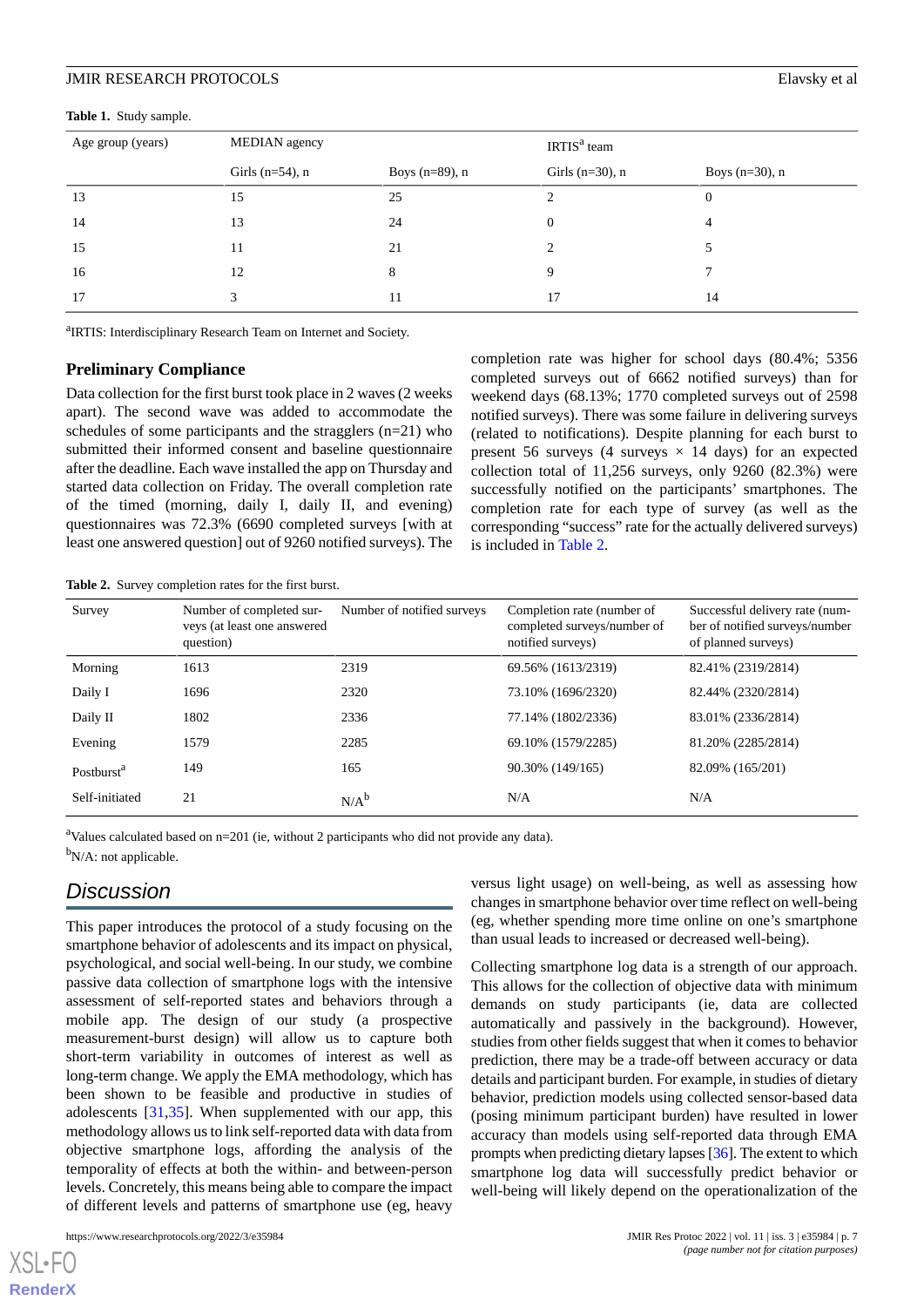objective log data. For example, when assessing smartphone behavior, one must take into account an entire spectrum of behaviors that may have different impacts. A user may passively scroll the news feed or engage actively with other people in the comments section. In each case, we may expect a different impact on user psychological outcomes [[37\]](#page-10-1). Thus, different "metrics" must be generated from the smartphone log data to capture these different aspects of behavior.

Some behaviors may also be more difficult to operationalize using smartphone log data. Consider, for example, the question of how to accurately capture what exactly adolescents are doing when spending time in a specific social networking app. While we may be able to effectively quantify the time spent in social networking apps, it is more challenging to capture what happens during the social interactions while on the app. Moreover, this may be crucial when evaluating the association between app use and psychological and social well-being [[38\]](#page-10-2). For example, a study using momentary sampling techniques showed that individuals who are involved in a greater amount of supportive interactions with others feel more positive emotions after these interactions and report more perceived social support [\[39](#page-10-3)]. While we are unable to directly evaluate the "quality" of online interactions, the OCR tool we are developing for the analyses of screenshots from mobile phones along with the application of machine learning algorithms could lead to a more nuanced assessment of adolescent smartphone behavior in future research. Other limitations associated with the smartphone log data include constraints applied directly by Google Play policies, which preclude the collection of some data (eg, GPS and web-browsing histories). The use of web browsers may result in exposure to very different types of content (eg, educational and harmful), thus leading to different types of psychological outcomes.

A critical component to interpreting the data from our study will be the consideration of selection bias and how the resulting sample differs from the general adolescent population of smartphone users. While the study was not planned to be representative, it will be key to understand in what ways our participants differ from the general population. The recruitment process posed a big challenge in spite of the extensive experience that the IRTIS team has with large-scale studies of children and adolescents. We attribute this primarily to the sensitive nature of the data collected and the perceived intrusiveness into the privacy of the adolescents. Despite carefully considering the ethical implications of the data collection, creating detailed descriptions of data handling and safety procedures (for both parents and children), developing anonymization software, and having received the approval of relevant ethical bodies, some participants reported distrust and intrusion of privacy among the reasons for nonparticipation. The social research and marketing agency tasked with the recruitment of participants in our study provided feedback and recommendations for the future, including offering financial incentives to all participants (not only through lottery drawings), extending the inclusion criteria to iOS users, and further alleviating privacy concerns through modifications in the research design.

The development of the custom mobile app spanned a period of 2 years, and in spite of extensive pilot testing, we were unable to fully eliminate technical issues associated with data collection. For example, there was a 17.74% failure rate of surveys not being properly delivered to the users'devices (only 9425 surveys out of 11,457 planned surveys were properly notified). This is a problem primarily from the standpoint of inflating missing data. Even when a survey notification is activated, it is common for users to not notice the notification or simply disregard it. While certain strategies can help enhance response rates (eg, incentives and gamification [[40\]](#page-10-4)), the lack of responses due to technical problems/failure should be minimized. We found that problems of failed notifications were more common in certain types of devices (especially the smartphones of some manufacturers, such as Huawei and Xiaomi). Additionally, ongoing optimization of the Android system and its updates necessitate ongoing technical and programming support throughout all phases of the study. Our app was downloadable through Google Play, where we also faced privacy policy limitations on data collection and therefore had to modify our app throughout the pilot testing phase (eg, deleting the GPS location component).

Although there were some challenges with the application of EMA (eg, adapting the EMA protocol to fit youths' school schedules and complications related to the ongoing COVID-19 pandemic such that we had to incorporate additional questions in the postburst survey regarding school attendance/distance learning), data from the first burst indicated acceptable levels of compliance with the study protocol. The average compliance rate in the first burst in our study was in line with other EMA studies of adolescents where compliance varies widely from 51.56% to 92.00% in studies of psychological outcomes [\[41](#page-10-5)] or 43.8% to 95.9% in studies of health behaviors [\[42](#page-10-6)]. In a meta-analysis of EMA studies targeting children and adolescents [[43\]](#page-10-7), the compliance rate in studies prompting participants 4 to 5 times per day was 77.4%, which is only slightly higher than in our study (72.25%). The data are however not directly comparable, since the majority of studies included in the meta-analysis were short-term (did not plan to involve more than one data collection burst) or used research devices that were novel for users, perhaps inflating compliance estimates. In our study, we relied on participants' own devices. As is recommended in EMA studies [\[31](#page-9-19)[,44](#page-10-8)], we continually monitored study adherence with a system of both automatic notifications and reminders (in-app), as well as telephone, SMS, and email check-ins and follow-up contacts when necessary. We also provided compliance-based incentives to support participant engagement. Additional strategies are being considered to boost adherence in follow-up bursts (eg, bolstering contact with participants in-between bursts through activities such as a Christmas competition).

The challenges surrounding accurate data collection related to real-time smartphone usage remain, especially in light of continual technological or software innovation and the ever-morphing proclivities of user engagement. As such, it demands increased vigilance relative to the processes by which research in this realm is conducted. Studies that seek to employ innovative, nuanced, and more comprehensive approaches to

 $XS$  • FC **[RenderX](http://www.renderx.com/)**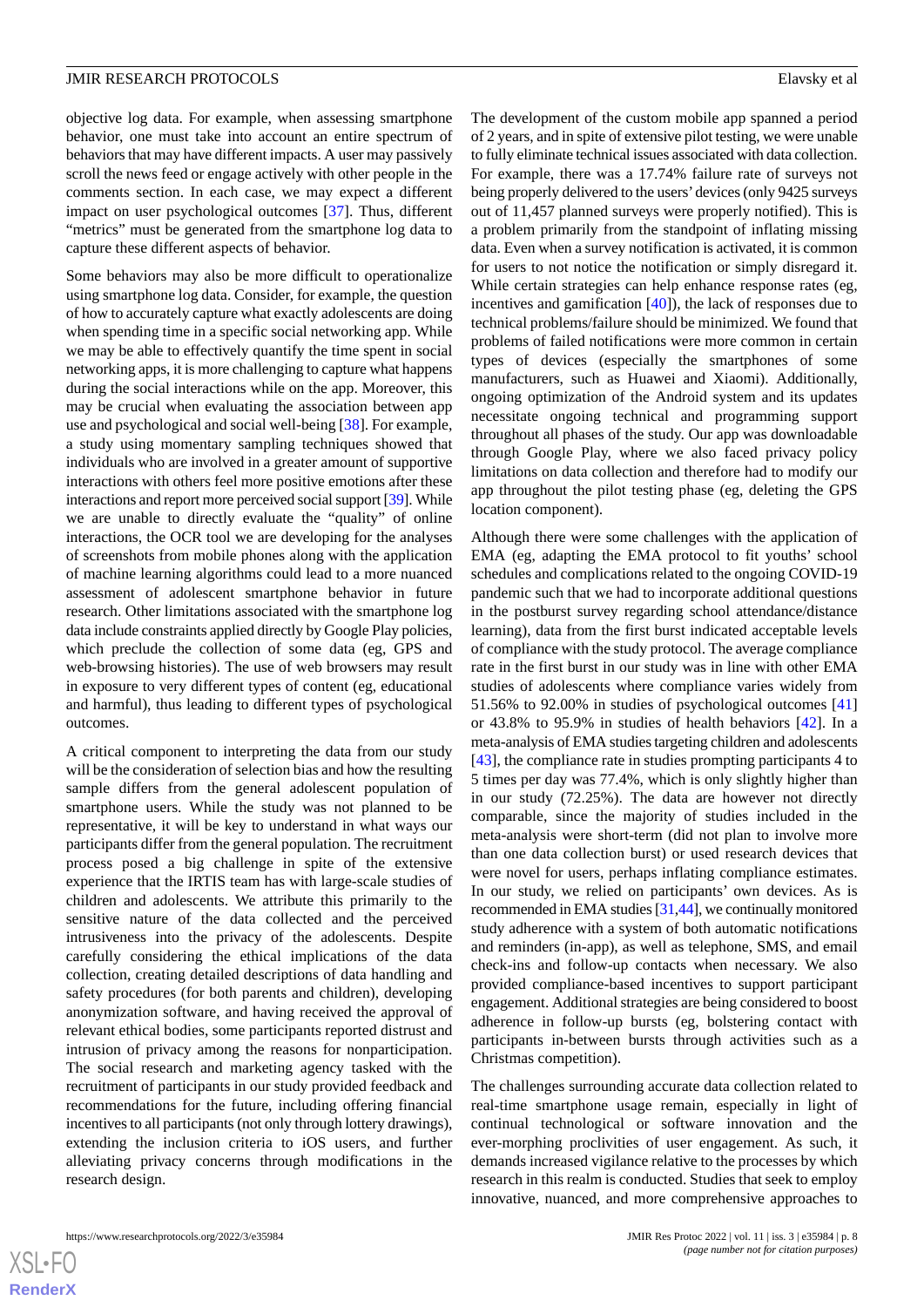the protocol of collecting the said data are, therefore, of paramount importance. Further refinement of research instruments, protocols, and methodologies is needed to obtain a more accurate portrait of how adolescents are actually engaging with their online worlds. This was and remains our

goal, as we seek to develop, produce, and implement procedures that will more effectively assist adolescents to navigate these worlds more constructively in terms of the development of their physical, social, and psychological well-being.

## **Acknowledgments**

This work has received funding from the Czech Science Foundation (project number 19-27828X).

## **Conflicts of Interest**

<span id="page-8-8"></span>None declared.

## **Multimedia Appendix 1**

<span id="page-8-9"></span>Objective smartphone data codebook. [[DOCX File , 22 KB](https://jmir.org/api/download?alt_name=resprot_v11i3e35984_app1.docx&filename=ba76392bac58d46c28e444c26c209b03.docx)-[Multimedia Appendix 1\]](https://jmir.org/api/download?alt_name=resprot_v11i3e35984_app1.docx&filename=ba76392bac58d46c28e444c26c209b03.docx)

## **Multimedia Appendix 2**

<span id="page-8-10"></span>Pilot studies in the Adolescents and Smartphone Use Study. [[DOCX File , 24 KB](https://jmir.org/api/download?alt_name=resprot_v11i3e35984_app2.docx&filename=fb9b5e483ccaab510b4e52d4514e678a.docx)-[Multimedia Appendix 2\]](https://jmir.org/api/download?alt_name=resprot_v11i3e35984_app2.docx&filename=fb9b5e483ccaab510b4e52d4514e678a.docx)

## **Multimedia Appendix 3**

Ecological momentary assessment study protocol for the Adolescents and Smartphone Use Study. [[DOCX File , 982 KB-Multimedia Appendix 3\]](https://jmir.org/api/download?alt_name=resprot_v11i3e35984_app3.docx&filename=895c6c82ce25c99a36b8757b69fb00fa.docx)

## **Multimedia Appendix 4**

<span id="page-8-0"></span>Peer-review report by the Czech Science Foundation. [[PDF File \(Adobe PDF File\), 187 KB](https://jmir.org/api/download?alt_name=resprot_v11i3e35984_app4.pdf&filename=94e2462b8a0bb25a27cba8e15ed6fd98.pdf)-[Multimedia Appendix 4\]](https://jmir.org/api/download?alt_name=resprot_v11i3e35984_app4.pdf&filename=94e2462b8a0bb25a27cba8e15ed6fd98.pdf)

## <span id="page-8-1"></span>**References**

- <span id="page-8-2"></span>1. Social Media, Social Life: Teens Reveal Their Experiences, 2018. Common Sense Media. URL: [https://www.](https://www.commonsensemedia.org/research/social-media-social-life-2018) [commonsensemedia.org/research/social-media-social-life-2018](https://www.commonsensemedia.org/research/social-media-social-life-2018) [accessed 2022-02-09]
- <span id="page-8-3"></span>2. EU Kids Online 2020: survey results from 19 countries. LSE Research Online. URL:<https://eprints.lse.ac.uk/103294/> [accessed 2022-02-09]
- 3. George MJ, Odgers CL. Seven fears and the science of how mobile technologies may be influencing adolescents in the digital age. Perspect Psychol Sci 2015 Nov 17;10(6):832-851 [\[FREE Full text\]](http://europepmc.org/abstract/MED/26581738) [doi: [10.1177/1745691615596788\]](http://dx.doi.org/10.1177/1745691615596788) [Medline: [26581738](http://www.ncbi.nlm.nih.gov/entrez/query.fcgi?cmd=Retrieve&db=PubMed&list_uids=26581738&dopt=Abstract)]
- <span id="page-8-4"></span>4. Twenge JM, Campbell WK. Media use is linked to lower psychological well-being: evidence from three datasets. Psychiatr Q 2019 Jun 11;90(2):311-331. [doi: [10.1007/s11126-019-09630-7](http://dx.doi.org/10.1007/s11126-019-09630-7)] [Medline: [30859387](http://www.ncbi.nlm.nih.gov/entrez/query.fcgi?cmd=Retrieve&db=PubMed&list_uids=30859387&dopt=Abstract)]
- <span id="page-8-6"></span><span id="page-8-5"></span>5. Twenge JM, Martin GN, Campbell WK. Decreases in psychological well-being among American adolescents after 2012 and links to screen time during the rise of smartphone technology. Emotion 2018 Sep;18(6):765-780. [doi: [10.1037/emo0000403](http://dx.doi.org/10.1037/emo0000403)] [Medline: [29355336\]](http://www.ncbi.nlm.nih.gov/entrez/query.fcgi?cmd=Retrieve&db=PubMed&list_uids=29355336&dopt=Abstract)
- <span id="page-8-7"></span>6. Liu J, Liu C, Wu T, Liu B, Jia C, Liu X. Prolonged mobile phone use is associated with depressive symptoms in Chinese adolescents. J Affect Disord 2019 Dec 01;259:128-134. [doi: [10.1016/j.jad.2019.08.017](http://dx.doi.org/10.1016/j.jad.2019.08.017)] [Medline: [31450134\]](http://www.ncbi.nlm.nih.gov/entrez/query.fcgi?cmd=Retrieve&db=PubMed&list_uids=31450134&dopt=Abstract)
- 7. Orben A, Przybylski AK. The association between adolescent well-being and digital technology use. Nat Hum Behav 2019 Feb 14;3(2):173-182. [doi: [10.1038/s41562-018-0506-1](http://dx.doi.org/10.1038/s41562-018-0506-1)] [Medline: [30944443\]](http://www.ncbi.nlm.nih.gov/entrez/query.fcgi?cmd=Retrieve&db=PubMed&list_uids=30944443&dopt=Abstract)
- 8. Best P, Manktelow R, Taylor B. Online communication, social media and adolescent wellbeing: A systematic narrative review. Children and Youth Services Review 2014 Jun;41:27-36. [doi: [10.1016/j.childyouth.2014.03.001\]](http://dx.doi.org/10.1016/j.childyouth.2014.03.001)
- 9. Munezawa T, Kaneita Y, Osaki Y, Kanda H, Minowa M, Suzuki K, et al. The association between use of mobile phones after lights out and sleep disturbances among Japanese adolescents: a nationwide cross-sectional survey. Sleep 2011 Aug 01;34(8):1013-1020 [[FREE Full text](http://europepmc.org/abstract/MED/21804663)] [doi: [10.5665/SLEEP.1152\]](http://dx.doi.org/10.5665/SLEEP.1152) [Medline: [21804663](http://www.ncbi.nlm.nih.gov/entrez/query.fcgi?cmd=Retrieve&db=PubMed&list_uids=21804663&dopt=Abstract)]
- 10. Lemola S, Perkinson-Gloor N, Brand S, Dewald-Kaufmann JF, Grob A. Adolescents' electronic media use at night, sleep disturbance, and depressive symptoms in the smartphone age. J Youth Adolesc 2015 Feb 10;44(2):405-418. [doi: [10.1007/s10964-014-0176-x\]](http://dx.doi.org/10.1007/s10964-014-0176-x) [Medline: [25204836](http://www.ncbi.nlm.nih.gov/entrez/query.fcgi?cmd=Retrieve&db=PubMed&list_uids=25204836&dopt=Abstract)]
- 11. Hale L, Guan S. Screen time and sleep among school-aged children and adolescents: a systematic literature review. Sleep Med Rev 2015 Jun;21:50-58 [[FREE Full text](http://europepmc.org/abstract/MED/25193149)] [doi: [10.1016/j.smrv.2014.07.007\]](http://dx.doi.org/10.1016/j.smrv.2014.07.007) [Medline: [25193149\]](http://www.ncbi.nlm.nih.gov/entrez/query.fcgi?cmd=Retrieve&db=PubMed&list_uids=25193149&dopt=Abstract)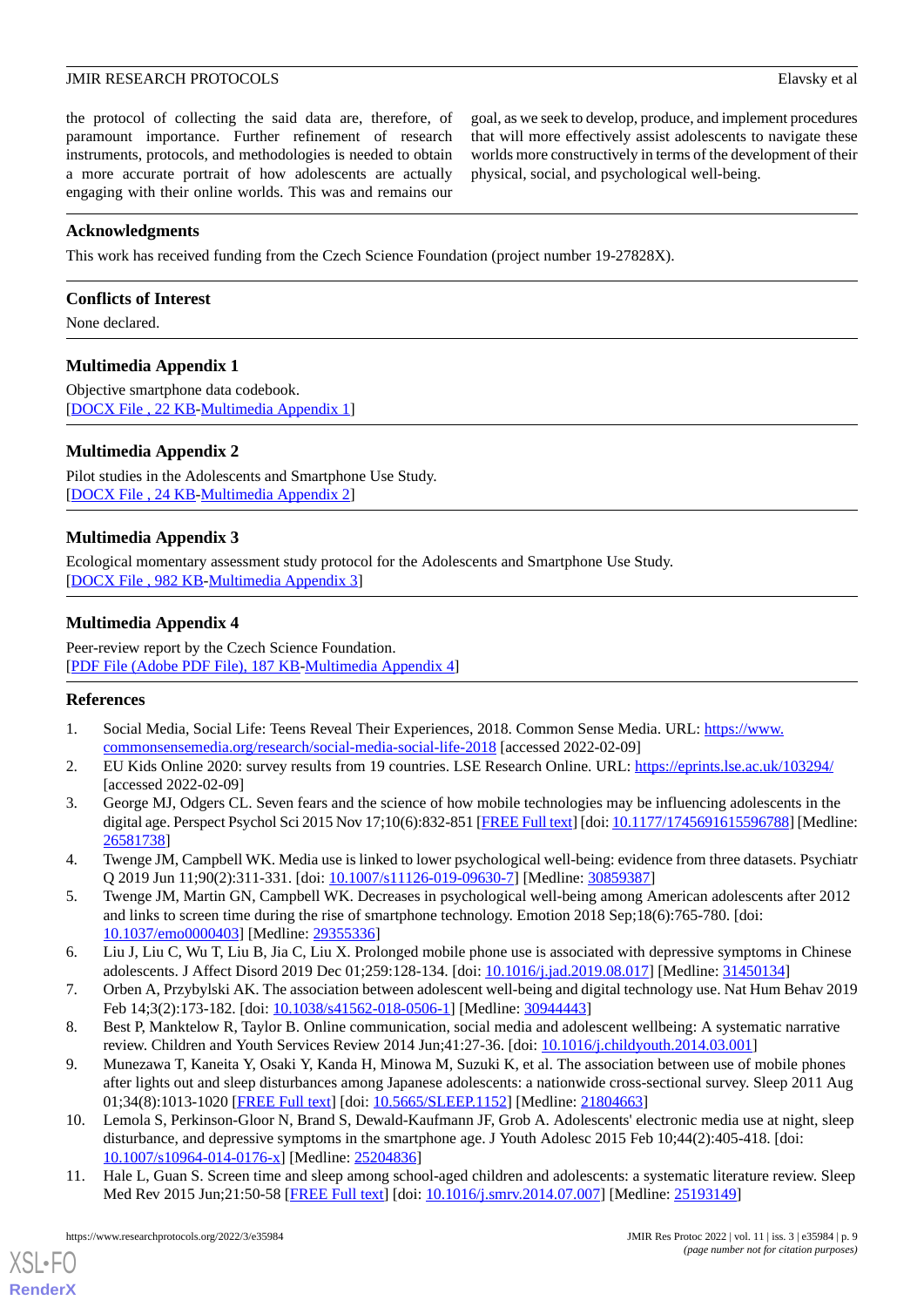- <span id="page-9-0"></span>12. Lund L, Sølvhøj IN, Danielsen D, Andersen S. Electronic media use and sleep in children and adolescents in western countries: a systematic review. BMC Public Health 2021 Sep 30;21(1):1598 [\[FREE Full text\]](https://bmcpublichealth.biomedcentral.com/articles/10.1186/s12889-021-11640-9) [doi: [10.1186/s12889-021-11640-9\]](http://dx.doi.org/10.1186/s12889-021-11640-9) [Medline: [34587944\]](http://www.ncbi.nlm.nih.gov/entrez/query.fcgi?cmd=Retrieve&db=PubMed&list_uids=34587944&dopt=Abstract)
- <span id="page-9-2"></span><span id="page-9-1"></span>13. Fang K, Mu M, Liu K, He Y. Screen time and childhood overweight/obesity: A systematic review and meta-analysis. Child Care Health Dev 2019 Sep; 45(5): 744-753. [doi: [10.1111/cch.12701](http://dx.doi.org/10.1111/cch.12701)] [Medline: [31270831\]](http://www.ncbi.nlm.nih.gov/entrez/query.fcgi?cmd=Retrieve&db=PubMed&list_uids=31270831&dopt=Abstract)
- <span id="page-9-3"></span>14. Ashton J, Beattie R. Screen time in children and adolescents: is there evidence to guide parents and policy? Lancet Child Adolesc Health 2019 May;3(5):292-294. [doi: [10.1016/S2352-4642\(19\)30062-8\]](http://dx.doi.org/10.1016/S2352-4642(19)30062-8) [Medline: [30853301\]](http://www.ncbi.nlm.nih.gov/entrez/query.fcgi?cmd=Retrieve&db=PubMed&list_uids=30853301&dopt=Abstract)
- <span id="page-9-4"></span>15. Chen H, Li X. The contribution of mobile social media to social capital and psychological well-being: Examining the role of communicative use, friending and self-disclosure. Computers in Human Behavior 2017 Oct;75:958-965. [doi: [10.1016/j.chb.2017.06.011\]](http://dx.doi.org/10.1016/j.chb.2017.06.011)
- <span id="page-9-5"></span>16. Clark J, Algoe S, Green M. Social network sites and well-being: the role of social connection. Curr Dir Psychol Sci 2017 Dec 19;27(1):32-37 [[FREE Full text\]](https://doi.org/101177/0963721417730833) [doi: [10.1177/0963721417730833](http://dx.doi.org/10.1177/0963721417730833)]
- <span id="page-9-6"></span>17. Huang C. Time spent on social network sites and psychological well-being: a meta-analysis. Cyberpsychol Behav Soc Netw 2017 Jun;20(6):346-354. [doi: [10.1089/cyber.2016.0758\]](http://dx.doi.org/10.1089/cyber.2016.0758) [Medline: [28622031\]](http://www.ncbi.nlm.nih.gov/entrez/query.fcgi?cmd=Retrieve&db=PubMed&list_uids=28622031&dopt=Abstract)
- <span id="page-9-7"></span>18. Song H, Zmyslinski-Seelig A, Kim J, Drent A, Victor A, Omori K, et al. Does Facebook make you lonely?: A meta analysis. Computers in Human Behavior 2014 Jul;36:446-452. [doi: [10.1016/j.chb.2014.04.011\]](http://dx.doi.org/10.1016/j.chb.2014.04.011)
- <span id="page-9-8"></span>19. Aalbers G, McNally R, Heeren A, de Wit S, Fried E. Social media and depression symptoms: A network perspective. J Exp Psychol Gen 2019 Aug;148(8):1454-1462. [doi: [10.1037/xge0000528\]](http://dx.doi.org/10.1037/xge0000528) [Medline: [30507215\]](http://www.ncbi.nlm.nih.gov/entrez/query.fcgi?cmd=Retrieve&db=PubMed&list_uids=30507215&dopt=Abstract)
- <span id="page-9-9"></span>20. Verduyn P, Lee DS, Park J, Shablack H, Orvell A, Bayer J, et al. Passive Facebook usage undermines affective well-being: Experimental and longitudinal evidence. J Exp Psychol Gen 2015 Apr; 144(2):480-488. [doi: [10.1037/xge0000057\]](http://dx.doi.org/10.1037/xge0000057) [Medline: [25706656](http://www.ncbi.nlm.nih.gov/entrez/query.fcgi?cmd=Retrieve&db=PubMed&list_uids=25706656&dopt=Abstract)]
- <span id="page-9-11"></span><span id="page-9-10"></span>21. Meier A, Reinecke L. Computer-mediated communication, social media, and mental health: a conceptual and empirical meta-review. Communication Research 2020 Oct 21;48(8):1182-1209 [[FREE Full text](https://doi.org/101177/0093650220958224)] [doi: [10.1177/0093650220958224](http://dx.doi.org/10.1177/0093650220958224)]
- <span id="page-9-12"></span>22. Felisoni D, Godoi A. Cell phone usage and academic performance: An experiment. Computers & Education 2018 Feb;117:175-187. [doi: [10.1016/j.compedu.2017.10.006\]](http://dx.doi.org/10.1016/j.compedu.2017.10.006)
- <span id="page-9-13"></span>23. Hodes L, Thomas K. Smartphone screen time: inaccuracy of self-reports and influence of psychological and contextual factors. Computers in Human Behavior 2021 Feb;115:106616. [doi: [10.1016/J.CHB.2020.106616\]](http://dx.doi.org/10.1016/J.CHB.2020.106616)
- <span id="page-9-14"></span>24. Tsavli M, Efraimidis PS, Katos V. Reengineering the user: privacy concerns about personal data on smartphones. Information and Computer Security 2015;23(4):394-405. [doi: [10.1108/ICS-10-2014-0071\]](http://dx.doi.org/10.1108/ICS-10-2014-0071)
- <span id="page-9-15"></span>25. Keusch F, Struminskaya B, Antoun C, Couper M, Kreuter F. Willingness to participate in passive mobile data collection. Public Opin Q 2019 Jul;83(Suppl 1):210-235 [\[FREE Full text\]](http://europepmc.org/abstract/MED/31337924) [doi: [10.1093/poq/nfz007\]](http://dx.doi.org/10.1093/poq/nfz007) [Medline: [31337924](http://www.ncbi.nlm.nih.gov/entrez/query.fcgi?cmd=Retrieve&db=PubMed&list_uids=31337924&dopt=Abstract)]
- <span id="page-9-16"></span>26. Modeling the future: Understanding the impact of technology on adolescent's well-being (FUTURE). IRTIS. URL: [https:/](https://irtis.muni.cz/research/projects/future) [/irtis.muni.cz/research/projects/future](https://irtis.muni.cz/research/projects/future) [accessed 2022-02-11]
- <span id="page-9-17"></span>27. Sliwinski M. Measurement-burst designs for social health research. Social and Personality Psychology Compass 2008;2(1):245-261. [doi: [10.1111/j.1751-9004.2007.00043.x\]](http://dx.doi.org/10.1111/j.1751-9004.2007.00043.x)
- <span id="page-9-18"></span>28. Sotolář O, Plhák J, Šmahel D. Towards Personal Data Anonymization for Social Messaging. In: Ekštein K, Pártl F, Konopík M, editors. Text, Speech, and Dialogue. TSD 2021. Lecture Notes in Computer Science, vol 12848. Cham: Springer; 2021:281-292.
- <span id="page-9-19"></span>29. Sotolár O, Plhák J, Tkaczyk M, Lebedíková M, Smahel D. Detecting Online Risks and Supportive Interaction in Instant Messenger Conversations using Czech Transformers. RASLAN 2021. URL: [https://is.muni.cz/auth/publication/1809721/](https://is.muni.cz/auth/publication/1809721/cs?lang=en;setlang=en) [cs?lang=en;setlang=en](https://is.muni.cz/auth/publication/1809721/cs?lang=en;setlang=en) [accessed 2022-02-09]
- 30. Stone A, Shiffman S, Atienza A, Nebeling L. The Science of Real-Time Data Capture: Self-Reports in Health Research. New York, NY: Oxford University Press; 2007.
- <span id="page-9-20"></span>31. Heron KE, Everhart RS, McHale SM, Smyth JM. Using Mobile-Technology-Based Ecological Momentary Assessment (EMA) Methods With Youth: A Systematic Review and Recommendations. J Pediatr Psychol 2017 Nov 01;42(10):1087-1107. [doi: [10.1093/jpepsy/jsx078\]](http://dx.doi.org/10.1093/jpepsy/jsx078) [Medline: [28475765](http://www.ncbi.nlm.nih.gov/entrez/query.fcgi?cmd=Retrieve&db=PubMed&list_uids=28475765&dopt=Abstract)]
- <span id="page-9-21"></span>32. Reeves B, Ram N, Robinson TN, Cummings JJ, Giles CL, Pan J, et al. Screenomics: a framework to capture and analyze personal life experiences and the ways that technology shapes them. Hum Comput Interact 2021 Mar 13;36(2):150-201 [[FREE Full text](http://europepmc.org/abstract/MED/33867652)] [doi: [10.1080/07370024.2019.1578652\]](http://dx.doi.org/10.1080/07370024.2019.1578652) [Medline: [33867652](http://www.ncbi.nlm.nih.gov/entrez/query.fcgi?cmd=Retrieve&db=PubMed&list_uids=33867652&dopt=Abstract)]
- <span id="page-9-22"></span>33. Domoff S, Banga C, Borgen A, Foley R, Robinson C, Avery K, et al. Use of passive sensing to quantify adolescent mobile device usage: Feasibility, acceptability, and preliminary validation of the application. Human Behav and Emerg Tech 2021 Jan 05;3(1):63-74. [doi: [10.1002/hbe2.247](http://dx.doi.org/10.1002/hbe2.247)]
- 34. Albers C, Lakens D. When power analyses based on pilot data are biased: Inaccurate effect size estimators and follow-up bias. Journal of Experimental Social Psychology 2018 Jan;74:187-195. [doi: [10.1016/J.JESP.2017.09.004\]](http://dx.doi.org/10.1016/J.JESP.2017.09.004)
- 35. Russell MA, Gajos JM. Annual Research Review: ecological momentary assessment studies in child psychology and psychiatry. J Child Psychol Psychiatry 2020 Mar 29;61(3):376-394 [\[FREE Full text](http://europepmc.org/abstract/MED/31997358)] [doi: [10.1111/jcpp.13204\]](http://dx.doi.org/10.1111/jcpp.13204) [Medline: [31997358](http://www.ncbi.nlm.nih.gov/entrez/query.fcgi?cmd=Retrieve&db=PubMed&list_uids=31997358&dopt=Abstract)]